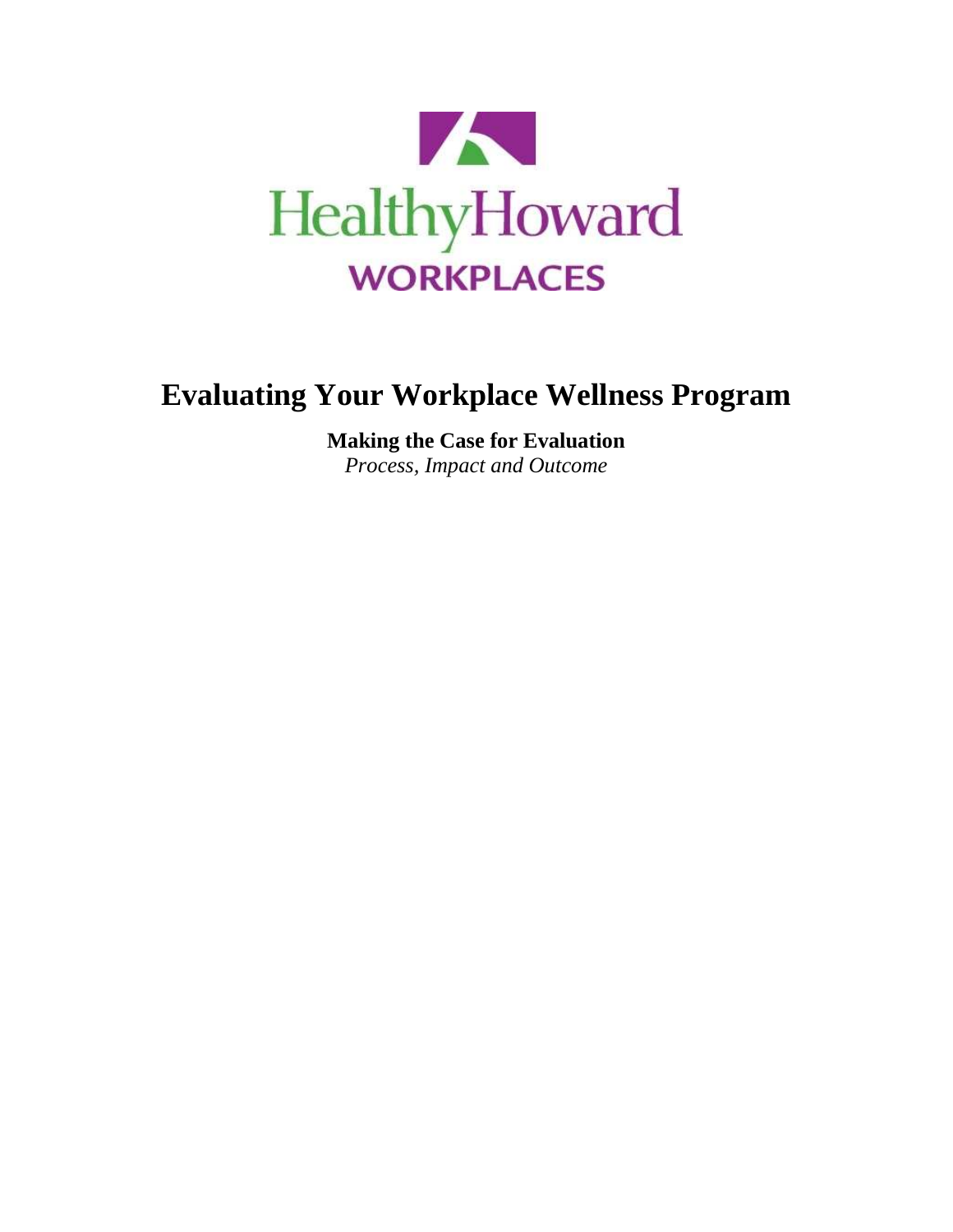# **Table of Contents**

| Purpose                            | 3  |
|------------------------------------|----|
| Why is evaluation important?       | 3  |
| <b>Process Evaluation</b>          | 4  |
| <b>Impact Evaluation</b>           | 5  |
| <b>Outcome Evaluation</b>          | 6  |
| Procedures to Obtain Metrics       | 7  |
| <b>Evaluation Tools</b>            | 10 |
| How to Communicate Your Evaluation | 12 |
| <b>Final Notes</b>                 | 13 |
| References                         | 14 |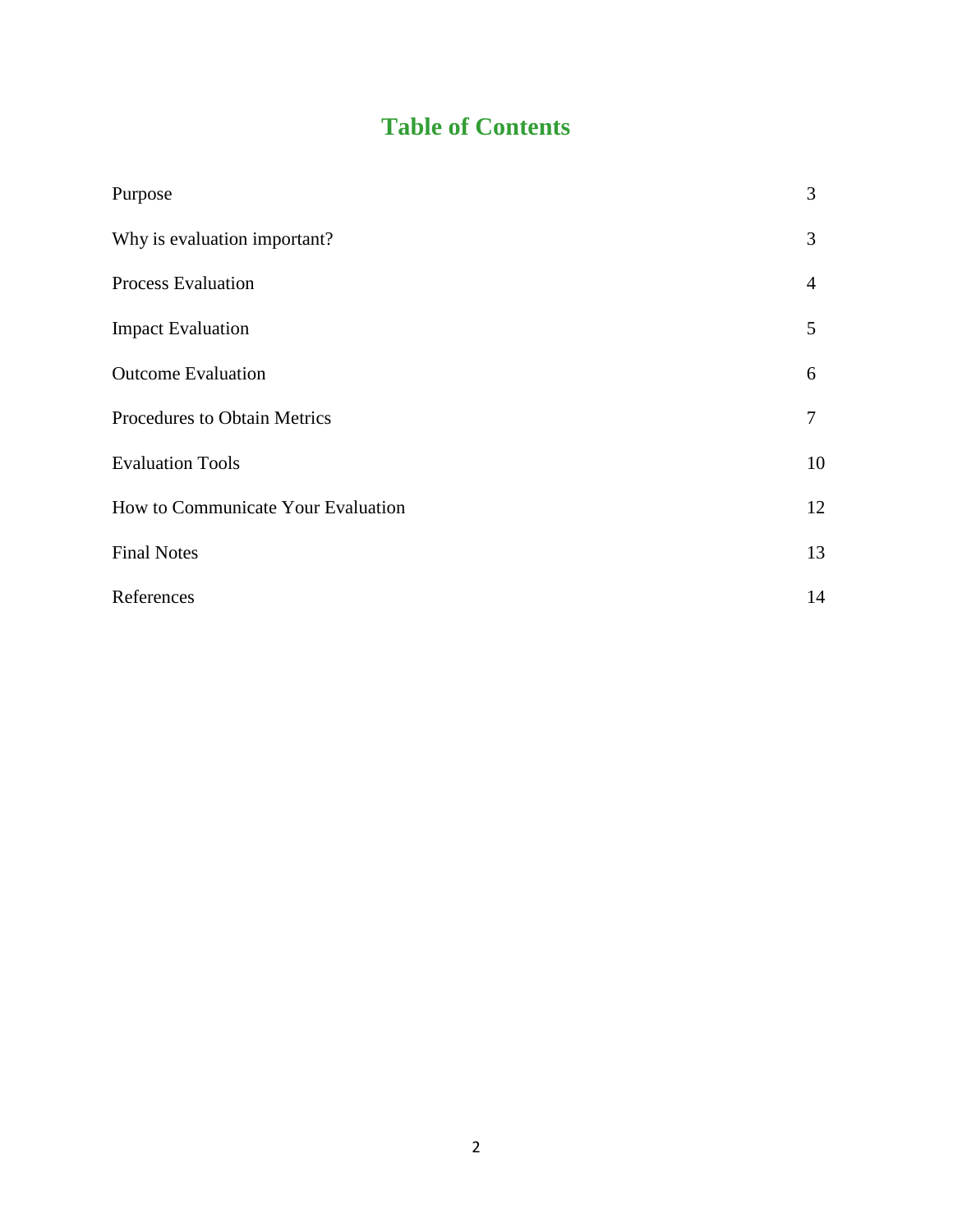### **Purpose**

Extensive research is currently underway to evaluate workplace health programs at the national level. Rigorous evaluation often requires collaboration with academic partners skilled in this arena. This document is meant to assist your company's efforts.

The purpose of this document is to:

- Demonstrate the importance of evaluation
- Provide an explanation for the three levels of evaluation
- Provide examples of metrics associated with each level of evaluation
- Provide an example for each level of evaluation
- Share how to best communicate results of your evaluation

The goal of this report is for you, the reader, to learn relevant ways to evaluate your wellness program, share it with your stakeholders as a means to measure your success, secure funding and gain interest from new people interested in joining your efforts.

# **Why is evaluation important?**

Prior to jumping in and explaining what the three levels of evaluation are, a question needs to be answered: *why is evaluation important?* There are three reasons why evaluation is important.

First, it enables you to determine program outcomes and accomplishments, thus justifying the program's existence. Second, it helps you determine how to allocate your budget so you can focus your time and resources on meaningful programming. Last, evaluation is important because it provides you with tangible evidence that you can share with your employees, clients and stakeholders.

The following questions may be asked by staff, clients and stakeholders:

- Have program objectives been achieved?
- Which aspect of the program was most effective?
- How can we improve implementation of the program?
- Is the program worth its cost? What's the return on investment (ROI)?
- Is the work community aware of the program?
- Is the work community in support of the program?
- Can our findings contribute to the development of best practices?
- Is there potential for new policies as a result of what we've learned?

Remember, Healthy Howard is here to offer technical assistance. For questions and support, please email healthyworkplaces@howardcountymd.gov or call 410-988-3737 ext 53.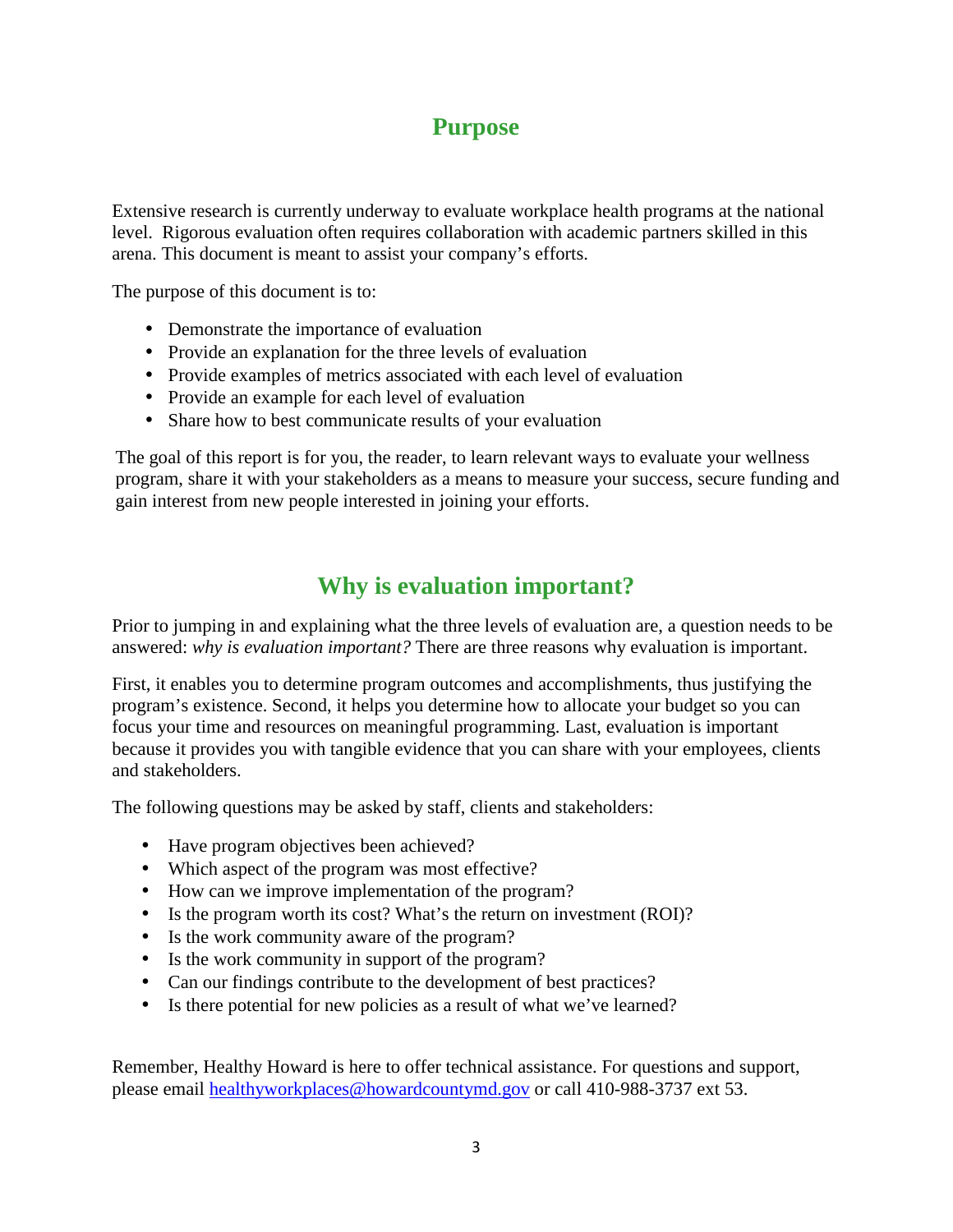# **Process Evaluation**

### **Definition**

**Process evaluation** involves measuring how a program or activity is implemented in order to control, assure or improve the quality of delivery.

The goal is to discover how employees felt about the program, if they attended, why they attended and if they did not attend, then why?

**When should it occur?** Up to 18 months post-program

### **Metrics**

- Promotion of the program
	- o Where did they first hear about the program? (include all channels of promotion: email, colleague, flyer)
	- o What first attracted them to the program? (speaker, topic, general interest in health and wellness)
- Program
	- o Participation rates?
	- o Was the day of the week convenient?
	- o Was the time of day convenient?
	- o Were they interested in the topic?
	- o Was the topic relevant to them?
	- o Was the topic relevant to a family member/friend?
	- o Will they make personal changes based on what they learned?
- Speaker
	- o How would they rate the speaker/program coordinator?
	- o Was the speaker/program coordinator knowledgeable/expert on the topic?

#### **Example**

Sally is the Coordinator for Special Programs and Events at a mid-size financial services company with 125 employees. While coming back from lunch one day she sees a small group of employees smoking outside. When Sally arrives back at her desk she decides that the company needs a smoking cessation workshop. Sally utilizes the technical assistance service provided with the Healthy Workplaces program and contacted the Healthy Workplaces Coordinator to get contact information for a smoking cessation health educator to provide a workshop. Sally contacted this individual and scheduled a program for a Friday at 9:30am. Only one person showed up to the workshop. The program was deemed a failure.

What can Sally do to make the program a success? Conduct an interest survey that:

- Assesses employee topics of interest
- Determines the days of the week and the times of the day that best fit employee schedules
- Determines the channels that they prefer to receive information.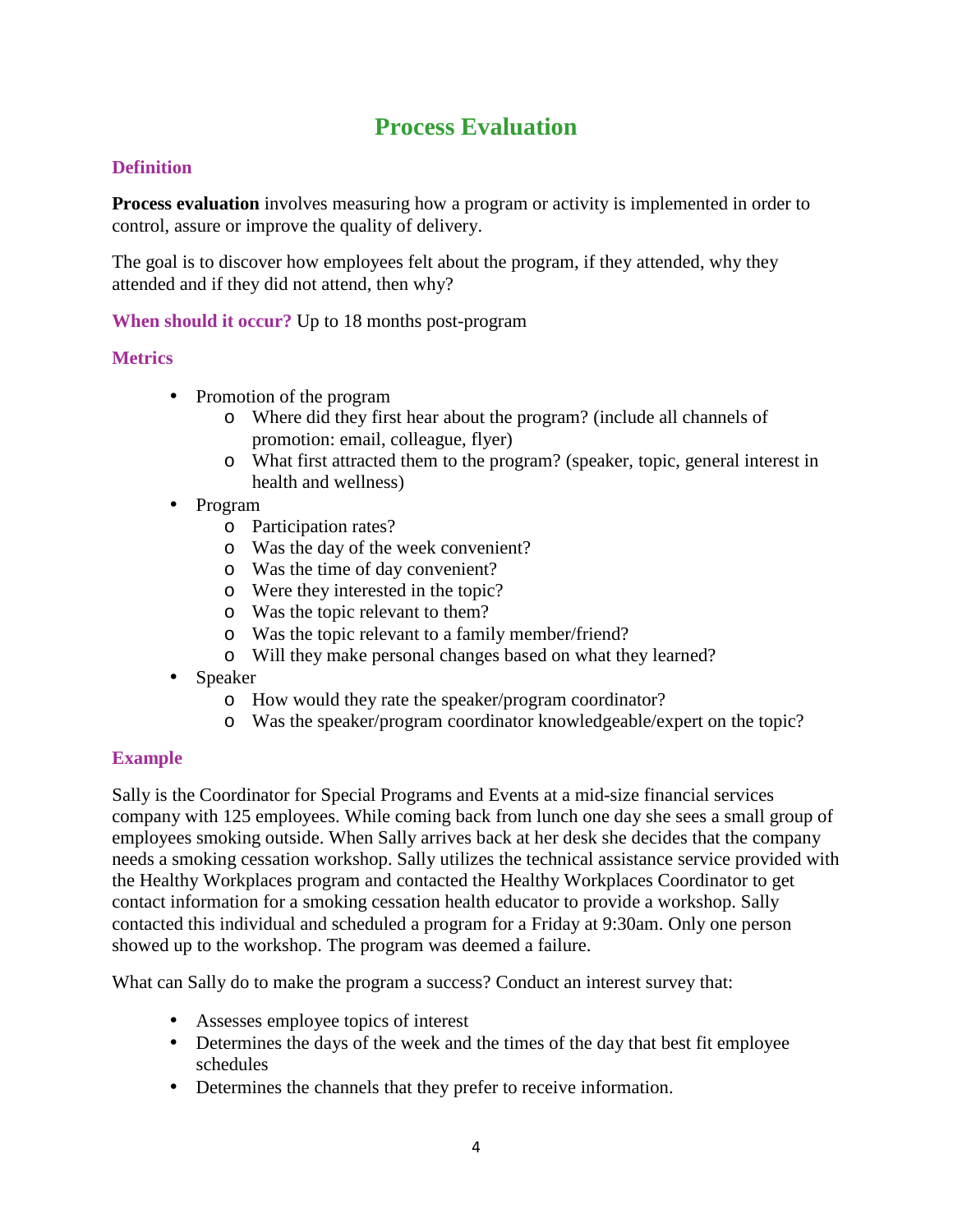# **Impact Evaluation**

### **Definition**

**Impact evaluation** focuses on the immediate observable effects of a program leading to intended outcomes. Variables include employees' behavior and risk factors, as well as tracking incidents and injury trends. Impact evaluations also look at cause-effect. That is, are the changes that occurred attributed to the program that was implemented?

**When should it occur?** 18 – 36 months post-program

#### **Metrics**

Metrics to measure the impact level of evaluation are focusing on the short-term changes that occur as a result of the program. Change is expected to occur based on the content area of the program. For example, if a program is focusing on tobacco cessation, you would expect to see a change in smoking rates, rather than a change in sleep habits.

| <b>Metric</b>    | <b>Definition</b>                         | <b>Changeability</b> | <b>Example</b>                                                                |
|------------------|-------------------------------------------|----------------------|-------------------------------------------------------------------------------|
| Knowledge        | Acquired facts and<br>information         | Easy                 | Consuming fruits and<br>vegetables are<br>important for weight<br>management. |
| <b>Attitudes</b> | How someone feels<br>about a topic        | Moderate             | I like to exercise.                                                           |
| <b>Skills</b>    | Ability to carry out a<br>specific action | Difficult            | Time management<br>skills                                                     |
| <b>Behaviors</b> | Actions someone<br>takes part in          | Difficult            | Practicing breast self-<br>exams                                              |

### **Example**

Bill works for a large company that recently started offering onsite health coaching. He saw signs about it in the break room and read about it in the monthly company newsletter. The CEO even sent out an email describing the program and how working with a health coach can be beneficial. Bill knows he works too much and doesn't exercise enough. A health coach may be just what he needs to jump start a healthier lifestyle. Three months after starting with his coach, Bill has started leaving work on time three nights a week and goes for a walk at lunch most days.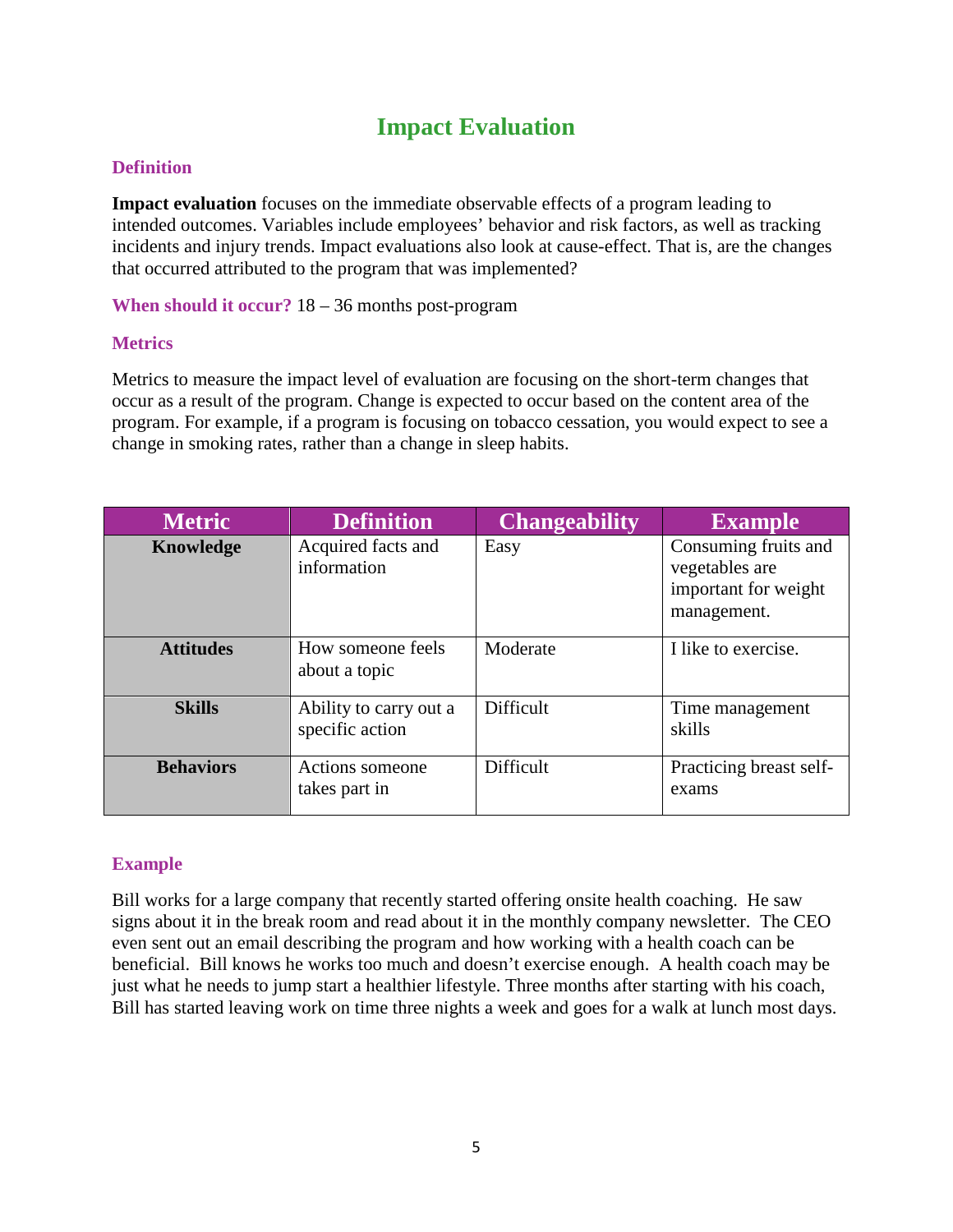# **Outcome Evaluation**

#### **What is it?**

**Outcome evaluation** is focused on an ultimate goal or product of a program, generally measured by financial outcomes and increasingly through biometric (BMI, blood pressure, cholesterol) health outcomes. It includes risk factor-based medical costs, absenteeism-based lost productivity costs, injury-based workers' compensation and disability-driven rehabilitation costs.

**When should it occur?** 36 months and later, post-program

#### **Metrics**

- Dollars spent on health care annually
	- o Health care costs come from preventable chronic diseases, pharmaceuticals, screenings, doctor's visits, morbidity, mortality
- Presenteeism the amount of time employees are at work but not productive
	- o Employees can be at work, but because of wasted time, failure to concentrate, sleep deprivation, distractions, poor health, and/or lack of training, they may not be working at all.
	- o Wellness programs can impact poor health and sleep deprivation
- Absenteeism the amount of time employees are paid but not at work
	- o Costs come from stress, personal illness, family needs, entitlement mentality and personal needs.
	- o Wellness programs have the ability to improve employee morale which may reduce absenteeism.
- Turnover the percentage of employees who leave each year
	- o Costs come from the time spent interviewing for new candidates and training new employees, both of which cause a decrease in productivity.

#### **Example**

Acme Corporation has had an employee wellness program in place for five years. Their Human Resources Department has made medical claims comparisons for each of the five years and they are now able to document the decrease in overall medical claims amongst their employees. They were also able to track most commonly prescribed medications, tailor wellness campaigns specific to those disorders and then document decreases in those most commonly prescribed medications used in the past.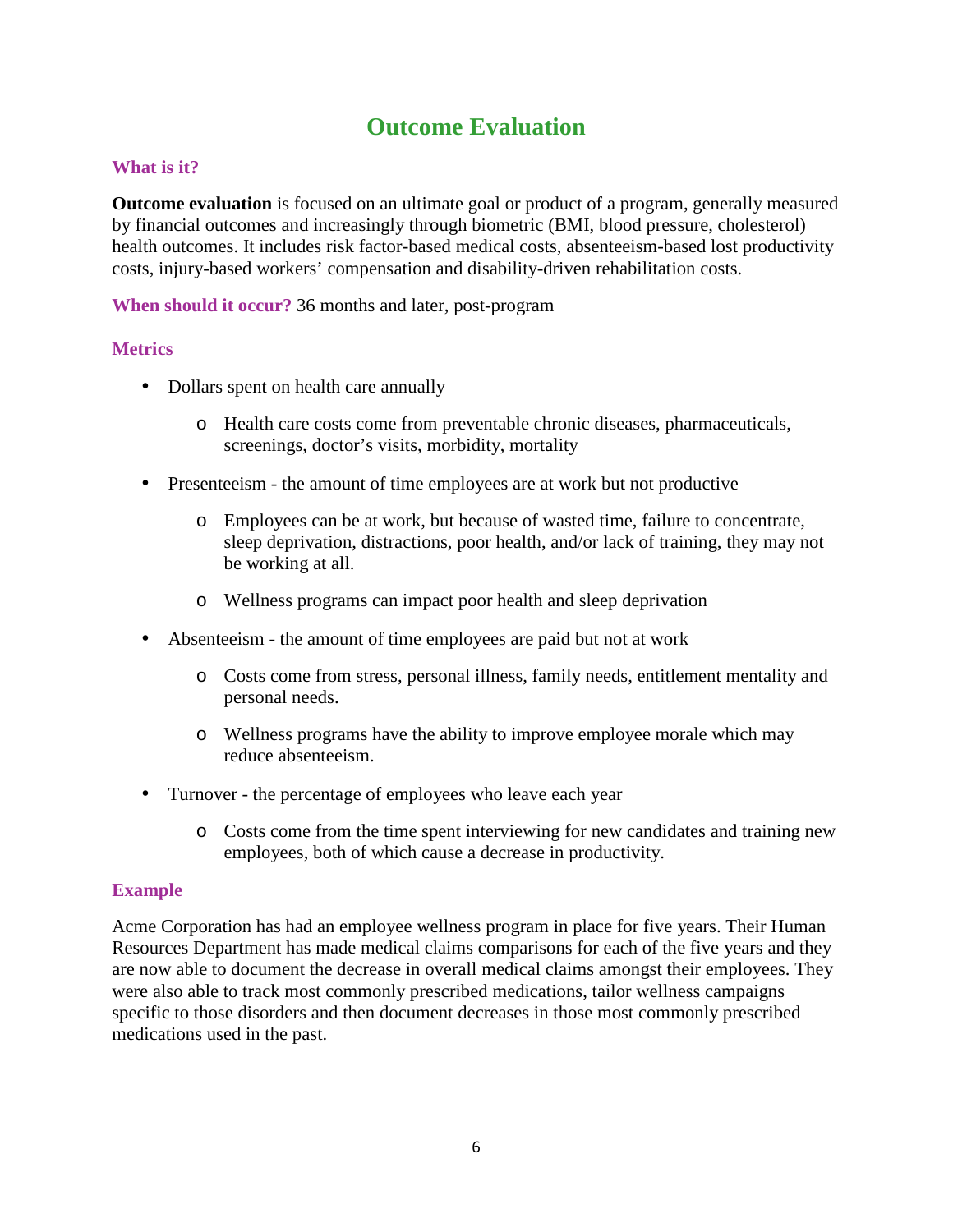# **Procedures to Obtain Metrics**

Your choice of methods will be based on the specific goals of your company and relates back to the reasons why evaluation is important. The many choices offered below should be reviewed with your company goals in mind. Whether you choose just a few or many, metrics will help you document your wellness efforts.

| <b>Procedure</b>                      | <b>Level of</b><br><b>Evaluation</b> | What is it?                                                                                                                                                                                                                                                                                                                         |
|---------------------------------------|--------------------------------------|-------------------------------------------------------------------------------------------------------------------------------------------------------------------------------------------------------------------------------------------------------------------------------------------------------------------------------------|
| <b>Direct</b><br><b>Observation</b>   | Process                              | Evaluators immerse themselves in the program as<br>participants and access the interactions between<br>professionals and other participants, the general reactions<br>and behaviors of the participants and any problems or<br>issues associated with program content and delivery.                                                 |
| <b>Expert Panel</b><br><b>Reviews</b> | Process                              | A small group of professionals, not associated with the<br>program, but who have expertise related to the program,<br>volunteer or are contracted to collect data, analyze the<br>program, draw conclusions about strengths and<br>weaknesses and make recommendations.                                                             |
| <b>Quality</b><br><b>Circles</b>      | Process                              | A qualitative approach whereby staff from the same<br>program or work area meet regularly to discuss the<br>strengths and weaknesses of a product, program, service or<br>activity and make recommendations for improvement. As<br>an alternative to quality circles, evaluators may choose to<br>interview program staff directly. |
| <b>Protocol</b><br><b>Checklist</b>   | Process                              | A linear or sequential list of tasks or procedures that allows<br>evaluators to compare how a program or policy is being<br>implemented. Comparison includes how it was originally<br>intended to be implemented and what has been done<br>elsewhere and reported in published studies or reports.                                  |
| <b>Gantt Chart</b>                    | Process                              | A type of bar chart that displays a program's timeline or<br>project schedule. Whereas protocol checklists or logic<br>models are not usually time phased, Gantt charts display<br>the starts and finish dates of key program elements.                                                                                             |
| <b>Focus</b><br><b>Groups</b>         | Process, Impact                      | Qualitative research wherein a trained moderator uses an<br>interview guide or moderator's guide to ask questions<br>about new programs, products, services, ideas or topics to<br>determine the attitudes, opinions, and preferences of a<br>group of $6 - 12$ individuals who are representative of the<br>priority population.   |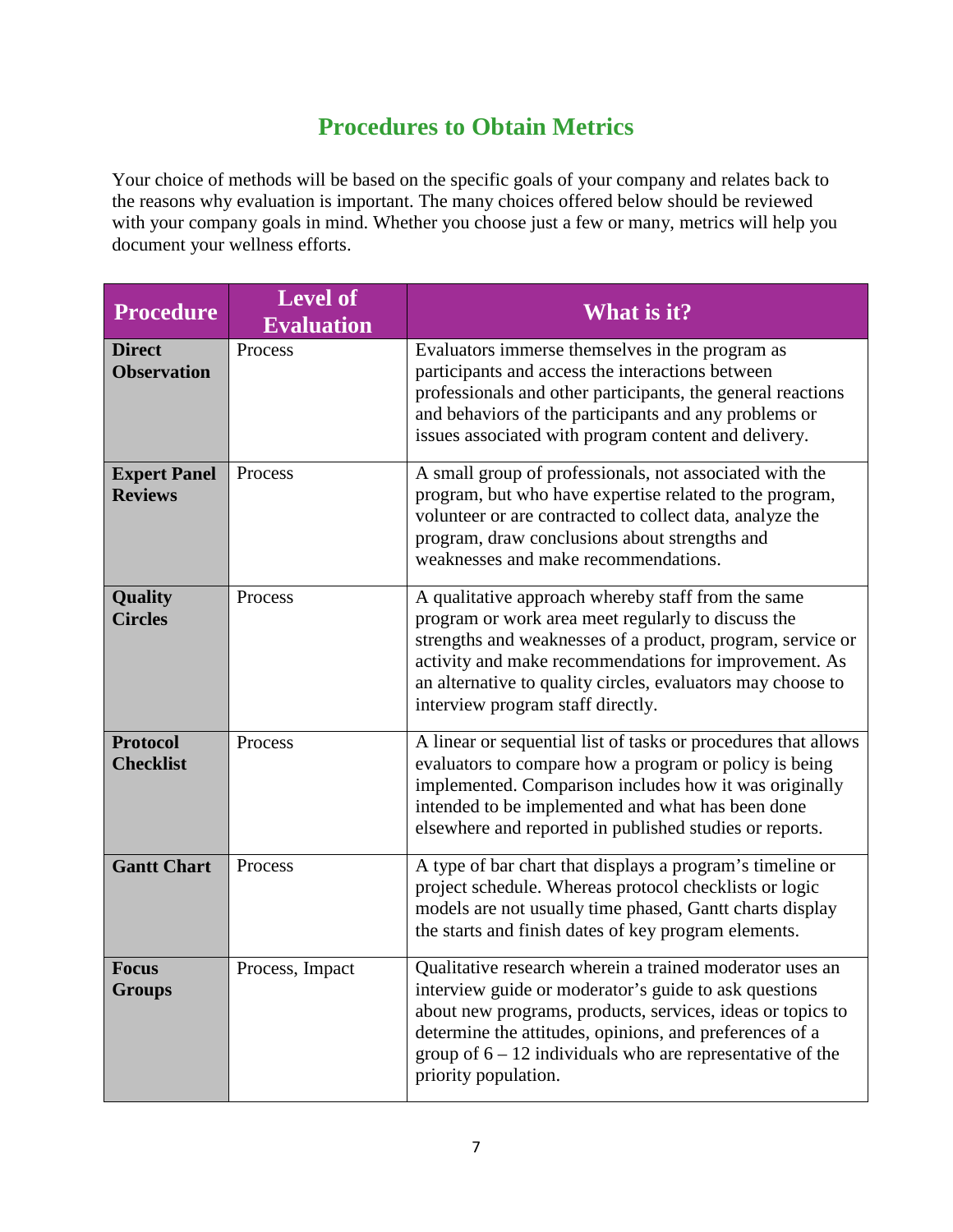| <b>Surveys</b>                                                                     | Process, Impact                                                                                                                                                                                                                                                                                                                                                                                                                          | The collection of data, generally through questionnaires,<br>from a representative sample of the priority population that<br>allows evaluators to draw general conclusions about the<br>entire priority population. May involve face-to-face<br>interviews, written questionnaires, mailed or electronic<br>questionnaires or telephone interviews. |  |
|------------------------------------------------------------------------------------|------------------------------------------------------------------------------------------------------------------------------------------------------------------------------------------------------------------------------------------------------------------------------------------------------------------------------------------------------------------------------------------------------------------------------------------|-----------------------------------------------------------------------------------------------------------------------------------------------------------------------------------------------------------------------------------------------------------------------------------------------------------------------------------------------------|--|
| <b>In-Depth</b><br><b>Interviews</b>                                               | Process, Impact                                                                                                                                                                                                                                                                                                                                                                                                                          | Formal interviews with program participants generally<br>lasting a half hour or longer with the use of an interview<br>guide and related probes. Allows evaluators to observe<br>body language and facial expressions as prompts for<br>additional questions and information.                                                                       |  |
| <b>Informal</b><br><b>Interviews</b>                                               | Process, Impact                                                                                                                                                                                                                                                                                                                                                                                                                          | Brief interviews with program participants that may take<br>the form of a conversation rather than a formal interview.                                                                                                                                                                                                                              |  |
| <b>Key</b><br><b>Informant</b><br><b>Interviews</b>                                | Process, Impact                                                                                                                                                                                                                                                                                                                                                                                                                          | Qualitative, in-depth interviews with individuals who<br>understand the priority population and can represent their<br>attitudes, values and opinions to evaluators. Key<br>informants are often people of influence within the priority<br>population.                                                                                             |  |
| Program &<br><b>Evaluation</b><br><b>Forms</b>                                     | Forms collected prior to program implementation may<br>Impact<br>provide relevant information to evaluators such as factors<br>motivating participation, identification of goals and<br>previous participation. Evaluation forms collected at the<br>conclusion of a program measure the awareness,<br>knowledge, attitudes, skills, behaviors, general levels of<br>satisfaction as well as feedback on specific program<br>components. |                                                                                                                                                                                                                                                                                                                                                     |  |
| <b>Health Risk</b><br><b>Assessment</b><br>(HRA)                                   | A health questionnaire used to provide individuals with an<br>Impact, Outcome<br>evaluation of their health risks and quality of life. Topics<br>of the questions include demographic characteristics,<br>lifestyle habits, personal and family medical history,<br>physiological data and attitudes and willingness to change<br>behavior.                                                                                              |                                                                                                                                                                                                                                                                                                                                                     |  |
| <b>Cost-Benefit</b><br><b>Analysis or</b><br><b>Return on</b><br><b>Investment</b> | Outcome                                                                                                                                                                                                                                                                                                                                                                                                                                  | Examines how resources can best be utilized. Measures<br>dollars spent on a program versus dollars saved or gained.                                                                                                                                                                                                                                 |  |
| Cost-<br><b>Effective</b><br><b>Analysis</b>                                       | Outcome                                                                                                                                                                                                                                                                                                                                                                                                                                  | More appropriate than cost-benefit analysis for health<br>promotion programs because a dollar value does not have<br>to be placed on the outcomes of the program. Rather this<br>type of analysis indicates how much it costs to produce a<br>certain effect and measures dollars spent on a program                                                |  |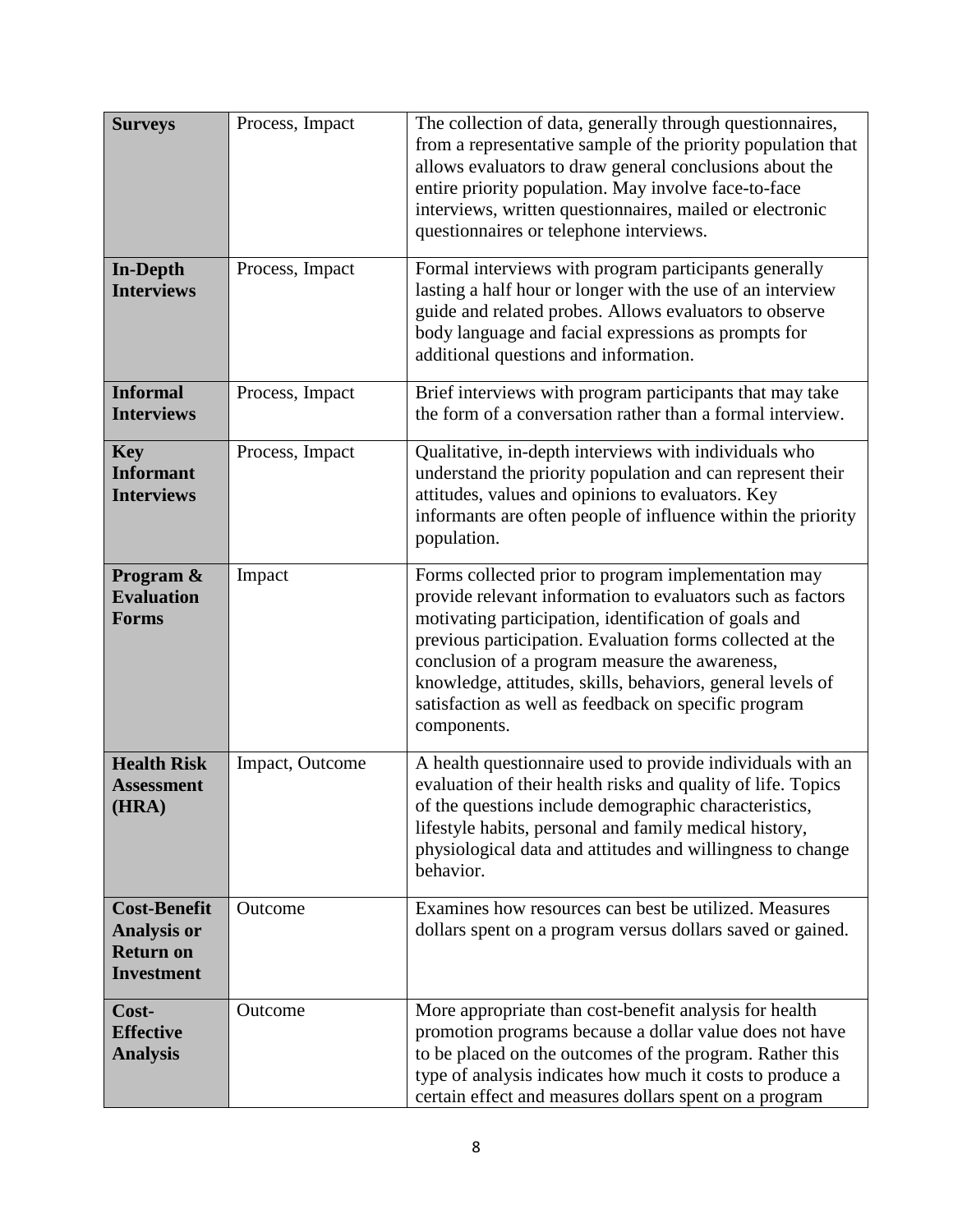|                                                     |                  | versus the impact achieved.                                                                                                                                                                                                                                                                                                      |  |
|-----------------------------------------------------|------------------|----------------------------------------------------------------------------------------------------------------------------------------------------------------------------------------------------------------------------------------------------------------------------------------------------------------------------------|--|
| $Cost-$<br><b>Identification</b><br><b>Analysis</b> | <b>Outcome</b>   | Compares interventions to determine which is least<br>expensive in the context of impact achieved.                                                                                                                                                                                                                               |  |
| <b>Cost-Utility</b><br><b>Analysis</b>              | <b>Outcome</b>   | Value of the outcomes of a program is determined by its<br>subjective value to the stakeholders rather than the<br>monetary cost.                                                                                                                                                                                                |  |
| <b>Health</b><br><b>Screenings</b>                  | Process, Outcome | Often occurs in conjunction with a health fair. Screening<br>refers to a test or exam done to find a condition before<br>symptoms occur. Conditions that are screened for include<br>breast cancer, cervical cancer, colorectal cancer, diabetes,<br>high blood pressure, high cholesterol, osteoporosis and<br>prostate cancer. |  |
| <b>Medical</b><br><b>Claims</b><br>Comparison       | <b>Outcome</b>   | Compare annual claims from year A to year B to determine<br>chronic disease morbidity rates and occurrence.                                                                                                                                                                                                                      |  |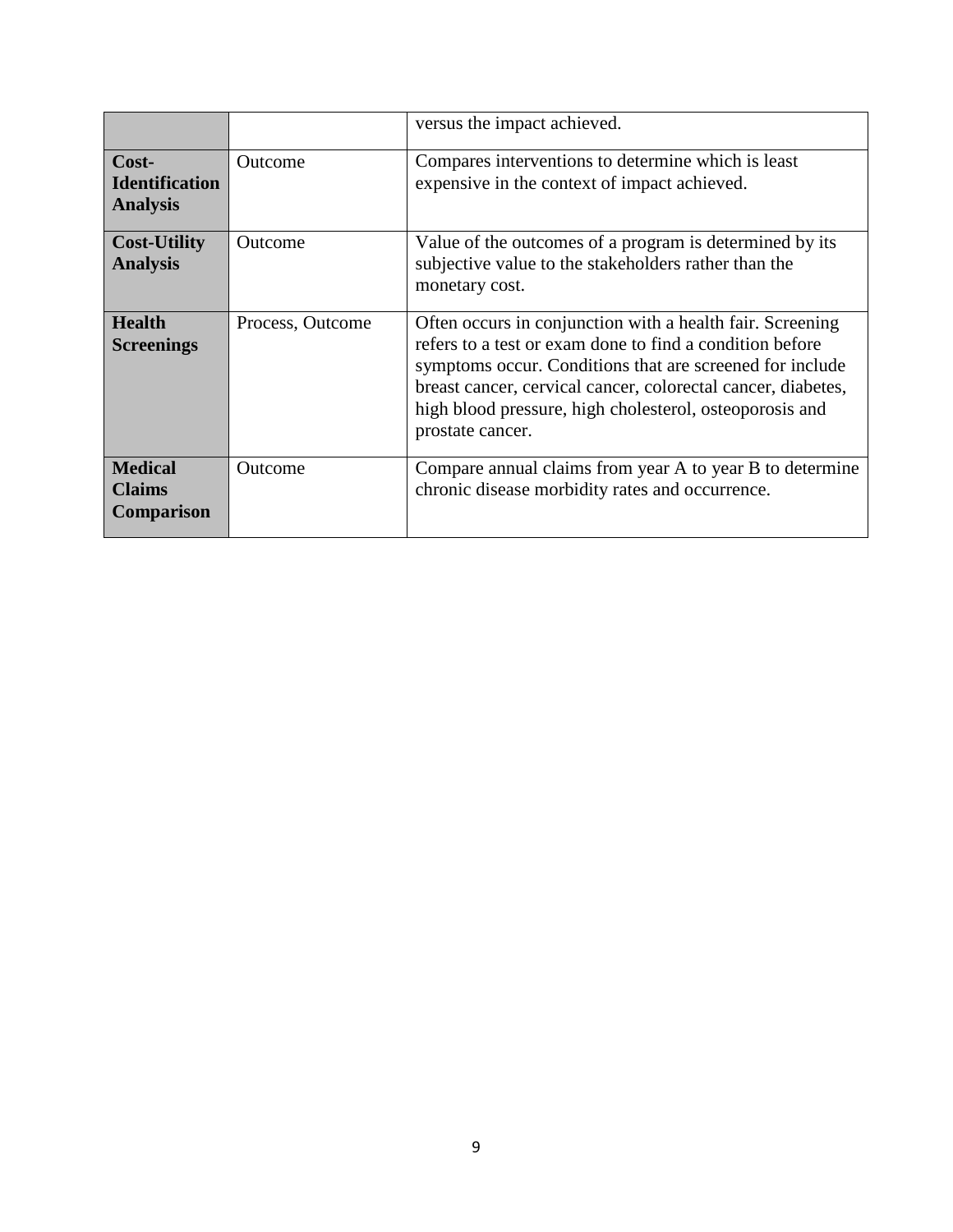### **Evaluation Tools**

#### **Health Risk Assessments**

The following companies offer Health Risk Assessment (HRA) tools:

**Wellsource**: www.wellsource.com

**Wellstream** : www.welcoa.org

**Stay Well**: www.staywellhealthmanagement.com

**Summit Health**: www.summithealth.com

**Well Call**: www.wellcall.com

**Trale Inc.**: www.trale.com

**PreceptGroup**: www.preceptgroup.com

### **Do you need guidance for HRA Implementation?**

**Please refer to Appendix 2: Tools for Workplace Assessment in the "Building Healthy Workplaces" Toolkit available on www.hchealth.org**

#### **Return on Investment Calculators**

The following companies provide ROI calculators:

**Centers for Disease Control and Prevention**  http://www.cdc.gov/leanworks/costcalculator/index.html

**Well Steps** http://new.wellsteps.com/resources/tools

#### **Sample Employee Interests Survey**

The following companies offer sample surveys:

#### **Wellness Proposals**

http://www.wellnessproposals.com/pdfs/employee\_interest\_survey.pdf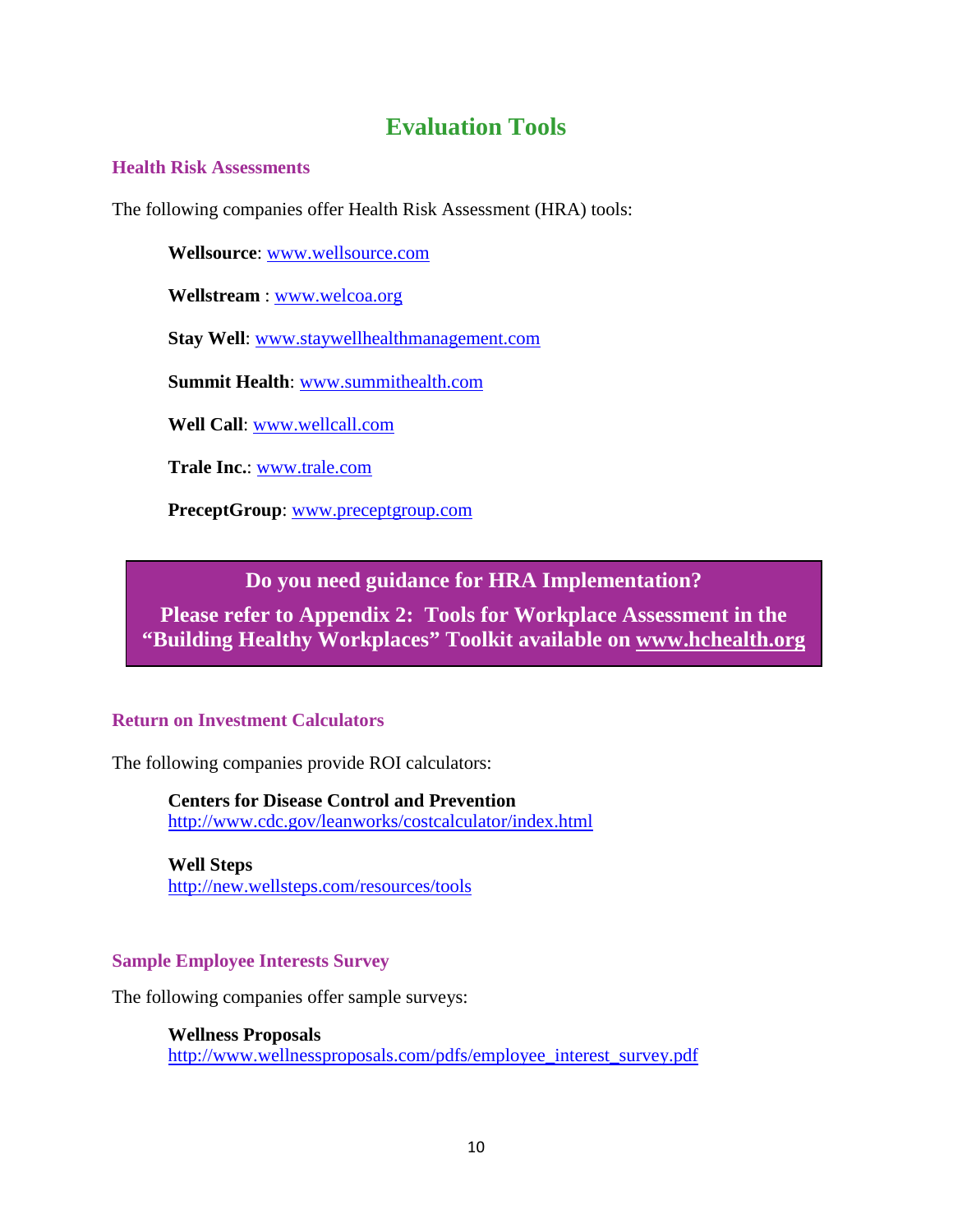#### **WELCOA**

http://www.welcoa.org/freeresources/pdf/ni\_survey.pdf

#### **Infinite Health Coaching**

http://www.infinitehealthcoach.com/pdfs/worksite-health-interest-survey.pdf http://www.infinitehealthcoach.com/pdfs/survey-employee-wellness-interest-survey-2.pdf http://www.infinitehealthcoach.com/pdfs/survey-employee-wellness-interest-survey.pdf http://www.infinitehealthcoach.com/pdfs/worksite-health-interest-survey-and-cultureaudit.pdf

**Sample Wellness Program Evaluation** 

|                                         |                                                                                                        | Please take a moment to complete this evaluation.<br>It will help us to plan future wellness programs. Thank you! |
|-----------------------------------------|--------------------------------------------------------------------------------------------------------|-------------------------------------------------------------------------------------------------------------------|
|                                         | 1. Was the time of this program convenient for you?                                                    |                                                                                                                   |
|                                         | Yes                                                                                                    | No                                                                                                                |
|                                         | 2. Was the topic of interest?                                                                          |                                                                                                                   |
|                                         | Yes                                                                                                    | No                                                                                                                |
| 3. How often would you attend programs? |                                                                                                        |                                                                                                                   |
|                                         | Monthly?                                                                                               | More often?                                                                                                       |
|                                         | 4. Based on today's experience, will you encourage your colleagues to attend?                          |                                                                                                                   |
|                                         | Yes                                                                                                    | No                                                                                                                |
|                                         | 5. Will you make changes in your life based on what you learned today?                                 |                                                                                                                   |
|                                         | Yes                                                                                                    | N <sub>0</sub>                                                                                                    |
|                                         | 6. What program topics would you like to see in the future?                                            |                                                                                                                   |
|                                         | 7. We are developing a wellness room. What kind of equipment/materials would you<br>like to see there? |                                                                                                                   |
|                                         |                                                                                                        |                                                                                                                   |
|                                         |                                                                                                        |                                                                                                                   |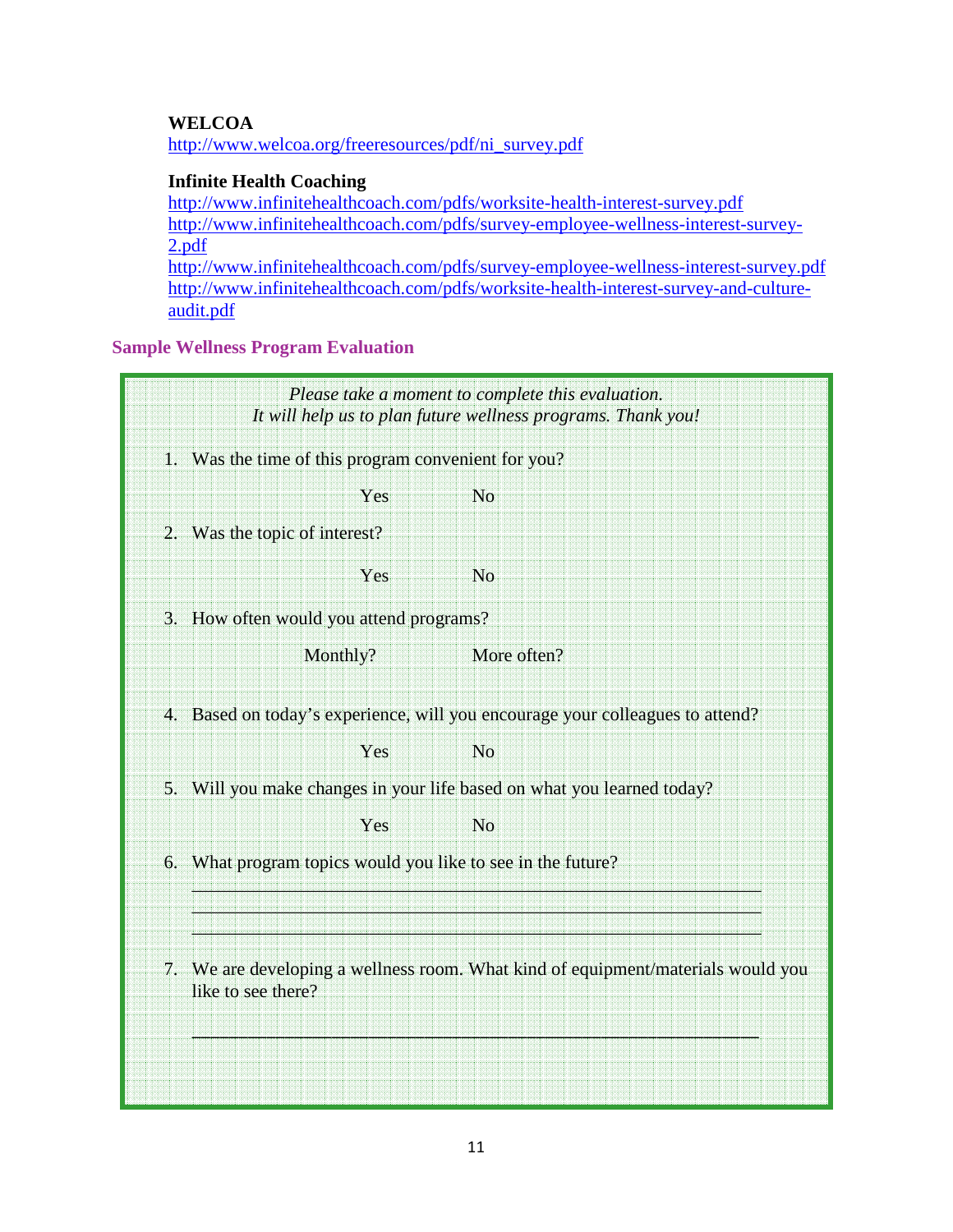# **How to communicate your evaluation**

As you are preparing your evaluation report, consider these three questions:

- What level of detail do your stakeholders expect to see?
- What is the organization's standard norm for reporting?
- Who will receive the evaluation? Will there be a formal presentation or document distribution and will they have the opportunity to ask questions?

It is important to follow formal reporting requirements. Find out ahead of time what your company expects from you, so you are able to meet those goals. Certain stakeholders will prefer a high level approach while others may prefer to see the "nitty gritty" details, such as completed evaluation forms distributed following the program or the transcript for the focus groups you completed.

Tailor your report based on who will receive the evaluation. High level executives most likely do not have the time available to read through extensive documents with text and graphs showing exactly what you did for each level of your evaluation. They would probably prefer blocking off an hour of their time, allowing half an hour for the evaluation report to be presented and then allowing half an hour for their questions to be answered. The important thing to remember is that it's different for each company or within different departments in the same company. The bottom line is to find out ahead of time and don't be afraid to ask questions!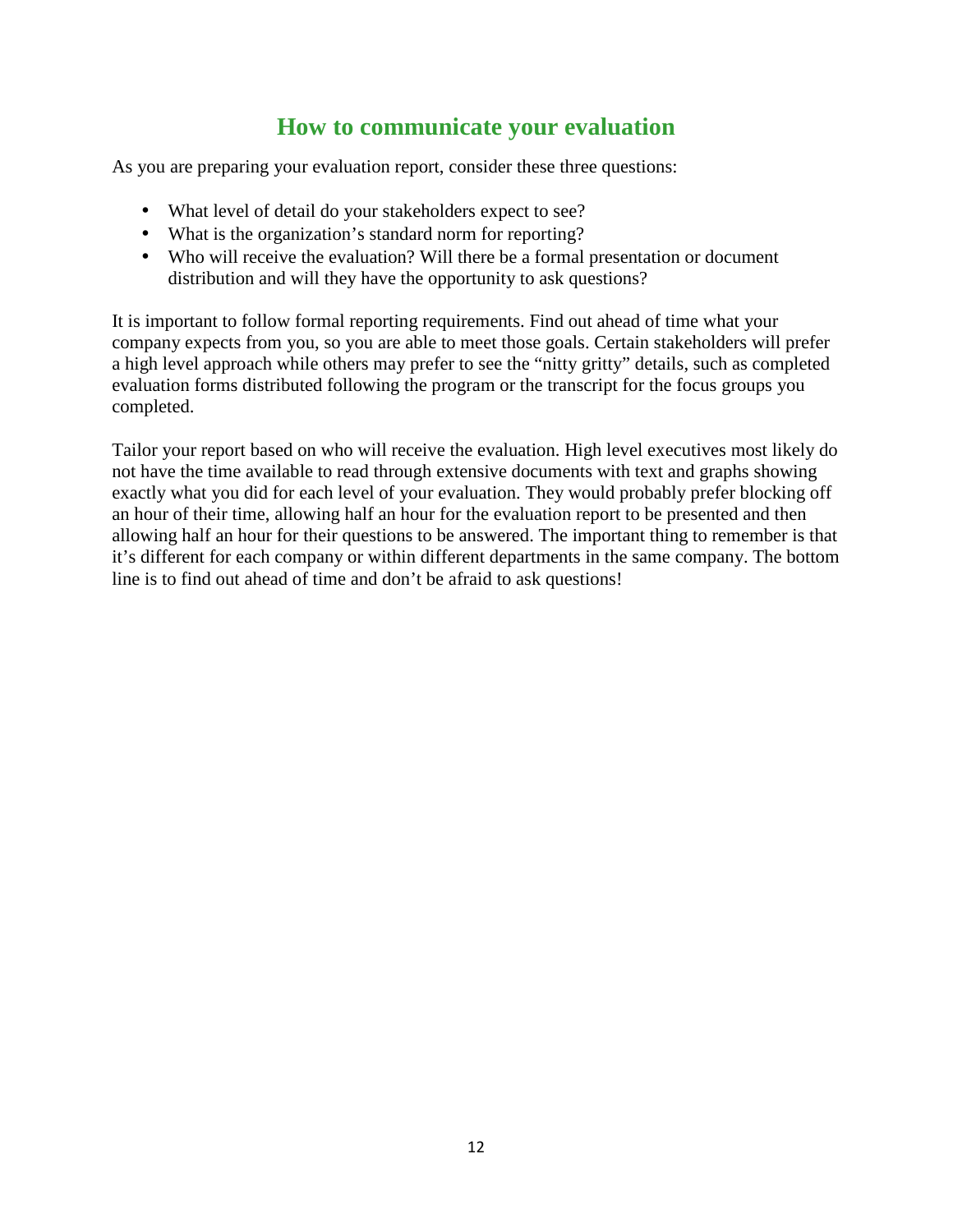# **Final Notes**

Keep these four tips in mind for capturing useful evaluation data:

**Listen, learn, communicate.** Program participants, experts and stakeholders have a lot to offer. Be sure to take time to listen to what they have to say. Learn from what these individuals tell you. Don't survey or interview them just for the sake of doing it. Take everything they say into consideration and improve your program accordingly. Don't forget to tell others about what you learned by listening! Now is not the time to keep this information to yourself. Try making a list prior to the start of the evaluation process to ensure that you don't leave anyone out when the evaluation has come to an end.

**Preparation.** Gather as much information as possible before starting the evaluation. In addition to making a list of all the people with whom you would like to share results of your evaluation, also make a list of the people involved in the program from whom you should gather information. Additionally, find out as much as possible about the program that you are evaluating: how long has it been in existence, who has been the administrator, what are the components of the program, has it been evaluated before?

**Transparency.** You should be very familiar with all aspects of the evaluation you just completed. Be able to explain the scope of the evaluation, how you selected the variables (also referred to as metrics), as well as how and where you gathered information.

**Maintain high ethics.** This is important whether the evaluator is an internal member of the team or an external contractor. Let the data drive the outcomes and rid yourself of bias. A program may have been in place for a number of years and it used to be successful; however, it may now be outdated. Don't be afraid of poor evaluation remarks. They are a reflection of the program, rather than an attack on the program administrator, and can help you design a more meaningful experience.

Remember, Healthy Howard is here to offer technical assistance. For questions and support, please email healthyworkplaces@howardcountymd.gov or call 410-988-3737 ext 53.